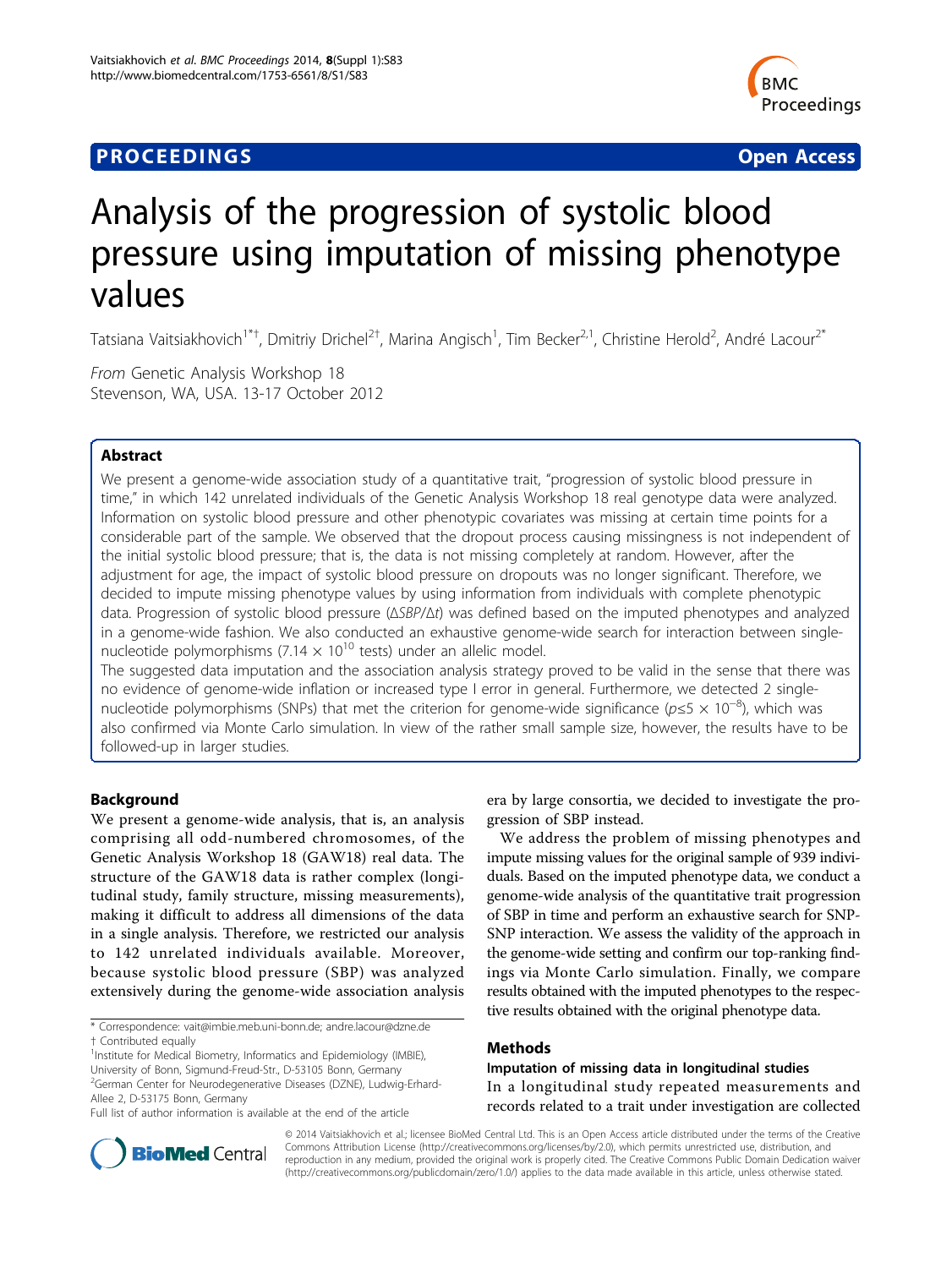at different time points for a fixed group of individuals. It is often not possible to collect complete data sets because of early dropouts, changed health conditions of subjects, or other reasons. The first step in the analysis of repeated measurements with missing values should be the verification, whether the data is missing completely at random (MCAR), missing at random (MAR), or missing not at random (MNAR) [[1\]](#page-4-0). An observation is said to be MCAR if the missingness is independent of all observed and unobserved assessments. A more relaxed assumption about the missing data mechanism is MAR, where missingness is independent of all unobserved values, although it may be dependent on the observed values. A process that is neither MCAR nor MAR is called MNAR [[1-3\]](#page-4-0). Monotone missing data refers to data from a longitudinal study, where the subjects who left the study before it was finished never returned again.

Standard methods to treat missing data, for example, complete case analysis and simple imputation methods (last-observed-carried-forward, mean, etc), are not appropriate for a valid inference without assumption that the data is MCAR, or when this assumption is violated. A proper analysis of missing data requires a knowledge or estimate of the mechanism that generated the missing data [[4\]](#page-4-0). A test for MCAR versus MAR can be found in Little [[5\]](#page-4-0). Unfortunately, one cannot determine whether missingness is MNAR or MAR based solely on the given data [[4](#page-4-0)].

In analyzing the GAW18 data we were dealing with quantitative, non-monotone data from the longitudinal study. For available phenotypic variables we introduced the following notations:  $AGE<sub>i</sub>$  for age,  $SBP<sub>i</sub>$  for SBP,  $MED_i$  for intake of antihypertensive medication, and  $SMK_i$  for smoking status at the initial measurement  $i =$ 0 and up to 3 follow-ups  $(i = 1,2,3)$ .

We analyzed the quantitative trait progression of SBP in time,  $\Delta SBP/\Delta t$ , which was defined as the difference between 2 values of SBP recorded at the last and the first examinations attended by an individual, divided by the time  $\Delta t$  in years elapsed between these 2 examinations.

We suspected that the data was not MCAR and tried to determine whether MAR or MNAR was more proper to assume. We considered a linear regression model,  $SBP_0 = \beta_0 + \beta_1x_1 + \beta_2x_2 + \beta_3x_3$ , where a variable  $x_i$ equals 1 if the measure of  $SBP_i$  is given, and 0 if the measure of  $SBP_i$  is missing,  $\beta_i \in \mathbb{R}$ ,  $i = 0,1,2,3$ . Using this model to test the hypothesis  $\beta_1 = \beta_2 = \beta_3 = 0$  resulted in the *p*-value 5.21  $\times$  10<sup>-7</sup>. This led us to conclude that the data is not MCAR, given that the presence or absence of the follow-up measures is influenced by  $SBP_0$ . However, when we included the covariate  $AGE_0$ , the *p*-value became much higher ( $p = 0.07$ ), which suggested that age might be a significant predictor of missingness and that the data is likely MAR.

To impute the missing values and create complete phenotype data for each subject, we applied a kind of simple imputation method [[2,3\]](#page-4-0), which represents our modification of this well-known technique. For our purposes, we imputed the missing values in  $AGE_i$ ,  $SBP_i$ ,  $MED<sub>i</sub> SMK<sub>i</sub>$  variables,  $i = 0,1,2,3$ , without considering hypertension status or diastolic blood pressure. To start the imputation we extracted 187 completers, that is, individuals who had participated in all 4 examinations and for whom all measurements had been recorded. We used the information collected for completers to determine the settings of the association analysis, as well as to complete the missing phenotype values for noncompleters.

We suggest the following algorithm to impute the missing values in the GAW18 real phenotype data for the purposes of the analysis of  $\triangle SBP/\triangle t$ :

1. Determine the average calendar years of the 4 examinations (here: 1993, 1998, 2003, 2009).

2. Impute the missing values of  $AGE_i$ ,  $i = 0,1,2,3$ , using the results of Step 1 and the birth year of every individual.

3. Calculate the correlation coefficients  $\alpha_1$ ,  $\alpha_2$ ,  $\alpha_3$  of  $\triangle$ SBP on AGE<sub>0</sub>, MED<sub>0</sub>, SMK<sub>0</sub>, respectively, and  $\beta$  of  $\triangle$ SBP on SBP<sub>0</sub> for completers.

4. Given a completer C and a non-completer N, define a function where wide hat denotes the normalized value of the corresponding variable for instance, and where  $I_{(.)}$ equals 1 if the corresponding measurement for a noncompleter is given, or equals 0 otherwise.

$$
d(C, N) := \sum_{i=0}^{3} \left| \frac{\alpha_1}{\beta} \right| I_{ACE_i^N} (\widehat{ACE_i}^N - \widehat{ACE_i}^C)^2 + I_{SBP_i^N} (\widehat{SBP}_i^N - \widehat{SBP}_i^C)^2 +
$$
  

$$
\left| \frac{\alpha_2}{\beta} \right| I_{MED_i^N} (\widehat{MED_i}^N - \widehat{MED}_i^C)^2 + \left| \frac{\alpha_3}{\beta} \right| I_{SMK_i^N} (\widehat{SMK}_i^N - \widehat{SMK}_i^C)^2]
$$

$$
(1)
$$

$$
\widehat{AGE}_i^N = \frac{AGE_i^N - \mu_i^N}{\sigma_i^N}, \mu_i^N = \sum_N \frac{AGE_i^N}{N}, \sigma_i^N = \sqrt{\sum_N \left(AGE_i^N\right)^2 - \left(\mu_i^N\right)^2} \tag{2}
$$

5. For every fixed non-completer determine the "closest" completer by finding the minimal value of the function  $d$  on the list of all completers.

6. Impute the missing values of  $SBP<sub>i</sub>$ ,  $MED<sub>i</sub>$ ,  $SMK<sub>i</sub>$ ,  $i =$ 0,1,2,3, for a given non-completer by those from the "closest" completer.

Imputation was performed for 752 non-completers. Table [1](#page-2-0) provides an example of imputation.

### Quality control (GAW18 real genotype data)

First, we filtered 142 individuals from the GAW18 data set who were indicated as being nonrelated. To check for unobserved relatedness among these individuals, we computed a pair-wise identity-by-state (IBS) matrix from the genotype data. For a pair of individuals, their IBSvalue was computed as the portion of alleles identical by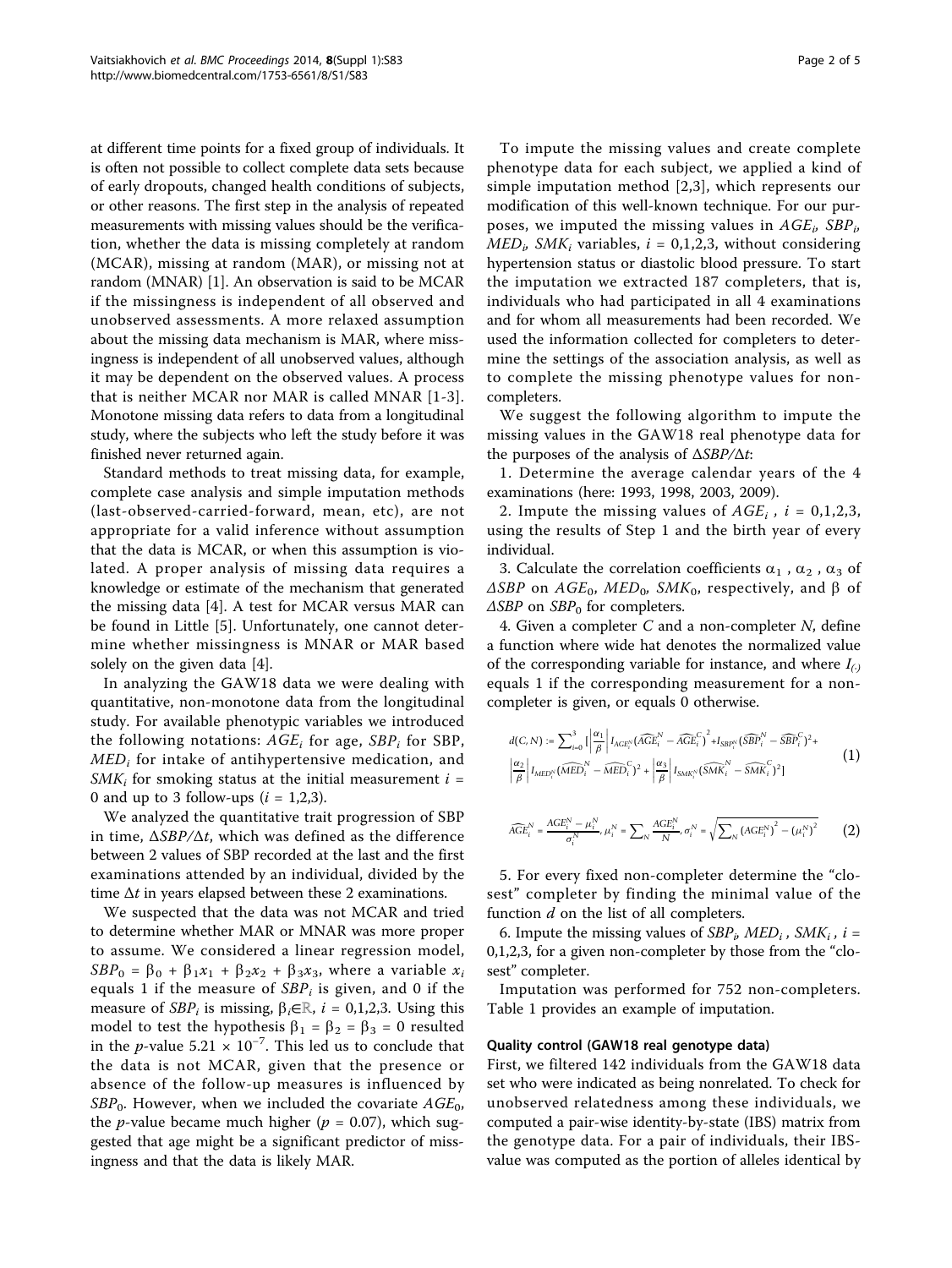<span id="page-2-0"></span>Table 1 Imputation of the missing phenotype data

| ID          |            | N/C $d(C,N)$ AGE <sub>0</sub> AGE <sub>1</sub> AGE <sub>2</sub> AGE <sub>3</sub> SBP <sub>0</sub> SBP <sub>1</sub> SBP <sub>2</sub> SBP <sub>3</sub> MED <sub>0</sub> MED <sub>1</sub> MED <sub>2</sub> MED <sub>3</sub> SMK <sub>0</sub> SMK <sub>1</sub> |    |     |     |     |      |     |     |     |          |                  |                  |          |          |                  | SMK <sub>2</sub> SMK <sub>3</sub> |                  |
|-------------|------------|------------------------------------------------------------------------------------------------------------------------------------------------------------------------------------------------------------------------------------------------------------|----|-----|-----|-----|------|-----|-----|-----|----------|------------------|------------------|----------|----------|------------------|-----------------------------------|------------------|
| T2DG2501049 | -N         |                                                                                                                                                                                                                                                            | 39 | -45 | 50  | 56  | 110  | 125 | 139 | 149 | 0        | $\left( \right)$ |                  |          | 0        | $\left( \right)$ |                                   | 0                |
| T2DG0300150 |            | 0.072                                                                                                                                                                                                                                                      | 35 | -41 | 45  | -51 | 110. | 121 | 135 | 149 | $\Omega$ | (                | $\left( \right)$ |          |          | $\left( \right)$ |                                   |                  |
| T2DG1700856 | $\epsilon$ | 0.108                                                                                                                                                                                                                                                      | 33 | 38  | 43  | 50  | 110  | 123 | 130 | 132 | $\circ$  | $\Omega$         | $\Omega$         |          | $\Omega$ | $\Omega$         |                                   | $\left( \right)$ |
| T2DG0600470 | $\subset$  | 0.268                                                                                                                                                                                                                                                      | 43 | 46  | 51  | 58  | 133  | 127 | 131 | 185 | $\Omega$ | $\Omega$         | $\Omega$         | $\Omega$ |          |                  |                                   |                  |
| $\cdots$    |            |                                                                                                                                                                                                                                                            |    |     |     |     |      |     |     |     |          |                  |                  |          |          |                  |                                   |                  |
| T2DG0300165 |            | 18.105                                                                                                                                                                                                                                                     | 50 | -57 | -61 | 66  | 151  | 175 | 176 | 139 | $\Omega$ | $\Omega$         | $\Omega$         |          | $\Omega$ | $\Omega$         |                                   | $\Omega$         |
| T2DG0600450 |            | 21.673                                                                                                                                                                                                                                                     | 48 | -53 | -61 | 65  | 136  | 190 | 128 | 130 | $\Omega$ |                  |                  |          |          | $\Omega$         |                                   | ∩                |

The results of imputation are shown for a middle-aged non-completer (N) with ID number T2DG2501049 (see GAW18 real phenotype data) with 2 missing values in each phenotypic variable. The real SBP measurements indicate the possible development of hypertension by this individual. In the table, several values of the distance-function d(C,N) are shown in ascending order. The completer (C) T2DG0300150 is closest to the given non-completer. The imputed values are shown in bold.

state divided by the number of alleles genotyped in both individuals. The mean IBS-value over all pairs of individuals was 0.74; its SD (standard deviation) was 0.0063. Seven pairs had IBS-values higher than 0.84, which was more than 14 SD above the mean, indicating evidence of relatedness. For each of the 7 pairs, the individual with the lower genotyping rate was removed from the analysis. We also excluded 8 other individuals who had genotype missing rates exceeding 40%, leaving 127 individuals for analysis.

Finally, we removed 42,519 SNPs because of either low genotyping rate (<99%), deviations from Hardy-Weinberg equilibrium ( $p$ <1 × 10<sup>-6</sup>), or low minor allele frequency (MAF<1%). That left 429,516 quality controlled SNPs for analysis, and the overall genotyping rate of the remaining data was 99.9%.

# Statistical analysis

For the association analysis of ΔSBP/Δt reasonable covariates would be  $AGE_0^*$ ,  $SBP_0^*$ ,  $MED_0^*$ ,  $SMK_0^*$ ,  $\Delta MED$ , ΔSMK, and SEX. Here, for every individual, the variables  $AGE_0^*$ ,  $SBP_0^*$ ,  $MED_0^*$ ,  $SMK_0^*$  are defined to be equal to the first non-missing  $AGE_i$ ,  $SBP_i$ ,  $MED_i$ ,  $SMK_i$  values, respectively;  $i = 0,1,2,3$ ;  $\triangle MED$  and  $\triangle SMK$  are defined analogously to  $\triangle$ SBP. Note that when using imputed phenotype data,  $AGE_0^* = AGE_0$ ,  $SBP_0^* = SBP_0$ , etc. From the plausible covariates listed above, we retained for the association analysis only those covariates that were significantly associated with  $\Delta SBP/\Delta t$  in the sample of completers:  $AGE_0^*$ ,  $SBP_0^*$ ,  $MED_0^*$ , and SEX.

For single-marker analysis, we applied the standard linear regression test with 1 degree of freedom (DF) for quantitative traits and used the implementation in INTERSNP [[6\]](#page-4-0).

For 2-marker analysis, we used a test for allelic interaction. We compared the sum of standard errors (SSE) of the model  $M^{A,I} = \beta_0 + \beta_1 x_1 + \beta_2 x_2 + \beta_{1,2} x_1 x_2$  against the model  $M^A = \beta_0 + \beta_1 x_1 + \beta_2 x_2$ , where  $\beta_0$  is the intercept parameter  $x_i$  is the number of copies of minor alleles of SNP *i*,  $i = 1,2$ ; for a given individual,  $x_1x_2$  is

the interaction term; and  $\beta s$  are the coefficients to be estimated. Let  $SSE^{A,I}$  and  $SSE^{A}$  be SSEs of the respective models, and let  $n$  be the number of individuals in the analysis. Then, the test statistic  $t = (SSE^{A} - SSE^{A,I})/SSE^{A}$ is F-distributed with  $(n - 4, 1)$  DF and yields a test for allelic interaction. Analysis was performed by a parallelized version of INTERSNP, which uses the OpenMP API specification for parallel programming ([http://](http://openmp.org/wp) [openmp.org/wp](http://openmp.org/wp)). In the interaction analysis, we applied a stronger MAF criterion of 5% and analyzed  $7.14 \times 10^{10}$ SNP pairs.

When the sample size is small, low MAF can lead to a small number of "effective" analysis observations and the application of the F-distribution might lead to inflated  $p$ -values. To overcome this issue, we validated the topranking p-values of the single-marker analysis via Monte-Carlo simulation. In each permutation replicate, the quantitative trait values were randomly distributed over the individuals of the sample. In total,  $10<sup>8</sup>$  permutation replicates were conducted and for a given SNP, its pointwise Monte-Carlo  $p$  -value was computed as  $k/10^8$ , where  $k$  is the number of permutation replicates with a test statistic  $t$  larger than that of the real data. For computation time reasons, it was not possible to validate the results of the interaction analysis via simulation, since at least  $10^{13}$  replicates would have been needed.

# Results

The analysis of ΔSBP/Δt yielded a genome-wide inflation factor of  $\lambda = 0.979$ , indicating that, overall, our analysis can be judged as valid in the sense that we do not have evidence for inflated p-values caused either by population stratification or by our phenotype imputation method. Table [2](#page-3-0) lists the best results of the single-marker analysis. Two SNPs, rs3093642 ( $p = 1.35 \times 10^{-9}$ ) and rs13157168 ( $p = 2.45 \times 10^{-8}$ ), met the criterion for genome-wide significance. These SNPs have rather low MAF, and the results might be artifacts. However, Monte-Carlo simulation with  $10<sup>8</sup>$  permutation replicates confirmed the findings; none of the replicates had a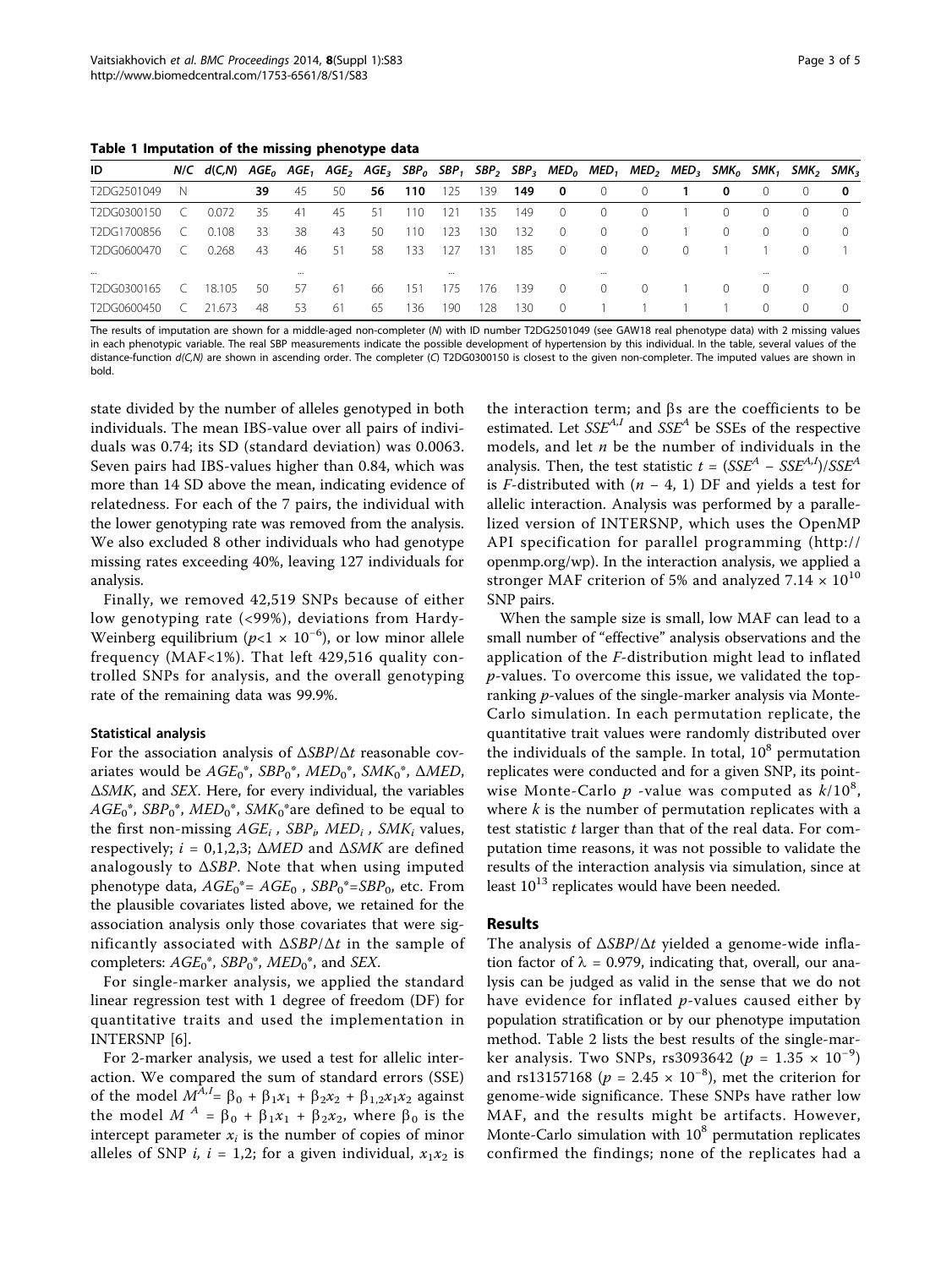<span id="page-3-0"></span>Table 2 Single-marker analysis of ΔSBP/Δt on unrelated individuals

| <b>SNP</b> | <b>Position</b> | <b>Alleles</b> | <b>MAF</b> | <b>HWE</b> | $\beta \pm \sigma$ | $p_i$     | $p_i^{MC}$ | $p_r$ | $p_r^{\overline{MC}}$ |
|------------|-----------------|----------------|------------|------------|--------------------|-----------|------------|-------|-----------------------|
| rs3093642  | 1-25687742      | T/C            | 0.02       | $1.23e-5*$ | $2.68 \pm 0.41$    | 1.35e-9   | $0+$       | 0.57  | 0.49                  |
| rs13157168 | 5-86627138      | A/G            | 0.01       | 0.893      | $3.83 \pm 0.64$    | 2.45e-8   | $0+$       | 0.48  | 0.41                  |
| rs956918   | 9-436983        | C/A            | 0.05       | 0.002      | $1.54 \pm 0.29$    | 4.14e-7   | 4.00e-7    | 0.04  | 0.05                  |
| rs6960510  | 7-147977001     | G/A            | 0.04       | 0.641      | $1.91 \pm 0.37$    | $1.32e-6$ | 1.60e-6    | 0.27  | 0.26                  |
| rs7120076  | 11-111404684    | G/A            | 0.02       | $1.23e-5*$ | $2.17 \pm 0.43$    | 1.38e-6   | 1.00e-7    | 0.46  | 0.39                  |
| rs11803060 | 1-76549233      | CЛ             | 0.04       | 0.644      | $1.82 \pm 0.37$    | $3.14e-6$ | 3.10e-6    | 0.40  | 0.39                  |
| rs11665668 | 19-52169702     | A/G            | 0.04       | 0.029      | $1.69 \pm 0.35$    | 3.47e-6   | 3.10e-6    | 0.09  | 0.08                  |
| rs1340503  | 9-78571504      | CЛ             | 0.20       | 0.471      | $0.90 \pm 0.19$    | 3.78e-6   | 4.10e-6    | 0.09  | 0.09                  |
| rs6860971  | 5-88552414      | T/C            | 0.04       | 0.103      | $1.52 \pm 0.32$    | 7.18e-6   | 8.90e-6    | 0.36  | 0.34                  |
| rs1202389  | 7-148913645     | T/G            | 0.06       | 0.449      | $1.43 \pm 0.31$    | 7.46e-6   | 9.80e-6    | 0.49  | 0.48                  |
| rs10438410 | 15-92055287     | T/C            | 0.03       | 0.749      | $2.07 \pm 0.44$    | 7.61e-6   | $9.30e-6$  | 0.44  | 0.40                  |
| rs1524846  | 15-24025870     | G/T            | 0.02       | 0.785      | $2.25 + 0.48$      | 8.18e-6   | 8.80e-6    | 0.01  | 0.02                  |
| rs12269879 | 11-108413351    | A/G            | 0.02       | 0.857      | $2.67 \pm 0.58$    | 8.91e-6   | 9.70e-6    | 0.25  | 0.22                  |

\*Indicates p-values for Hardy-Weinberg equilibrium close to the exclusion criterion.

 $+$ None of 10 $<sup>8</sup>$  permutation replicates had a more extreme test statistic than the real data.</sup>

The best results of the single-marker analysis are shown with SNP ID; physical base-pair position; minor/major alleles, MAF; Hardy-Weinberg equilibrium (HWE) pvalue; regression coefficient  $\beta$  with standard deviation  $\sigma$ ; p-value  $p_i$  of the single-marker analysis performed on the imputed phenotypes; p-value of the Monte-Carlo simulation  $p_i^{MC}$  corresponding to  $p_i$  p-value  $p_r$  of the single-marker analysis performed on SNPs listed in the table and on real phenotypes; and p-value of the Monte-Carlo simulation  $p_{r}^{\textit{MC}}$  corresponding to  $p_{r}$ .

more extreme test statistic than the real data. Nevertheless, the top SNP rs3093642 should be treated with caution because its p-value for deviation from Hardy-Weinberg equilibrium was rather close to the predefined exclusion criterion. The second SNP rs13157168 is an intronic variant in the RASA1 gene. Association of RASA1 with variable capillary and arteriovenous malformations was reported by Boon et al [[7](#page-4-0)]. Note that the *p*-values  $p_r$  of the single-marker analysis performed on SNPs on the real phenotypes are markedly higher than the corresponding  $p$ -values  $p_i$  for the imputed

phenotypes. SNPs with an at least suggestive level of evidence for association, unfortunately, were not found among the top ranks.

Table 3 presents the top results of the interaction analysis. 2 SNPs from the table, rs4686358 and rs7987982, were previously reported in connection with potentially related phenotypes. The variant rs4686358 is located close to rs35964523 ( $\approx$ 130 kilobases [kb]), a SNP that was implicated in total cholesterol levels ( $p = 7.9 \times 10^{-6}$ ) [[8\]](#page-4-0). SNP rs7987982 is an intronic variant of the COL4A1 gene. Variants in COL4A1 are significantly associated

Table 3 Two-marker interaction analysis of ΔSBP/Δt on unrelated individuals

|            |                 | SNP <sub>1</sub> |                          |            |       |            |                 |         |            |            |       |                 |                          |             |
|------------|-----------------|------------------|--------------------------|------------|-------|------------|-----------------|---------|------------|------------|-------|-----------------|--------------------------|-------------|
| rs         | <b>Position</b> | <b>Alleles</b>   | <b>HWE</b><br><b>MAF</b> |            | $p_i$ | rs         | <b>Position</b> | Alleles | <b>MAF</b> | <b>HWE</b> | $p_i$ | β ± σ           | $p_i^{\text{INT}}$       | $p_r^{INT}$ |
| rs4686358  | 3-1028349       | T/C              | 0.15                     | 0.419      | 0.52  | rs17236800 | 7-37944375      | G/A     | 0.09       | 0.053      | 0.19  | $3.27 \pm 0.39$ | $1.20e-13$               | 0.157       |
| rs1321632  | 3-197092657     | T/C              | 0.06                     | 0.456      | 0.01  | rs7987982  | 13-110931311    | CЛ      | 0.09       | 0.263      | 0.22  | $1.73 \pm 0.21$ | 1.24e-13                 | 0.395       |
| rs12632248 | 3-185139913     | A/G              | 0.10                     | 0.518      | 0.13  | rs10770039 | 11-9587187      | T/C     | 0.28       | 0.017      | 0.56  | $2.97 \pm 0.36$ | 2.78e-13                 | 0.503       |
| rs1482590  | 3-65219095      | T/C              | 0.20                     | 0.361      | 0.09  | rs10488631 | 7-128594183     | CЛ      | 0.23       | 0.754      | 0.22  | $1.72 + 0.21$   | $6.82e-13$               | 0.598       |
| rs11716921 | 3-17175592      | GЛ               | 0.17                     | 0.104      | 0.11  | rs6870951  | 5-133064960     | T/C     | 0.06       | 0.51       | 0.43  | $4.06 \pm 0.51$ | 1.45e-12                 | 0.086       |
| rs2220368  | 5-176140452     | A/G              | 0.21                     | 0.695      | 0.92  | rs7810996  | 7-73624615      | T/C     | 0.31       | 0.511      | 0.78  | $2.85 \pm 0.37$ | 3.48e-12                 | 0.081       |
| rs249209   | 5-79867209      | C/A              | 0.25                     | 0.069      | 0.34  | rs427488   | 17-12428237     | C/T     | 011        | 0.163      | 0.18  | $2.51 + 0.32$   | $3.62e-12$               | 0.416       |
| rs7719329  | 5-108391660     | T/C              | 0.09                     | 0.053      | 0.13  | rs4868699  | 5-176134402     | CЛ      | 0.22       | 0.222      | 0.02  | $2.04 \pm 0.27$ | 4.45e-12                 | 0.013       |
| rs524138   | 5-31465137      | A/G              | 0.07                     | 0.417      | 0.06  | rs4885678  | 13-80440491     | T/G     | 0.22       | 0.981      | 0.50  | $3.41 \pm 0.45$ | 5.90e-12                 | 0.048       |
| rs17242130 | 5-81154906      | C/A              | 0.06                     | 0.517      | 0.32  | rs2836412  | 21-39825012     | CЛ      | 0.25       | 0.61       | 0.08  | $3.18 \pm 0.42$ | 6.38e-12                 | 0.665       |
| rs1677694  | 5-79936297      | T/C              | 0.17                     | $7.19e-4*$ | 0.23  | rs12673145 | 7-81423463      | GЛ      | 011        | 0.679      | 0.16  | $2.91 + 0.38$   | $7.07e-12$               | 0.027       |
| rs3757572  | 7-45146656      | C/A              | 0.27                     | 0.552      | 0.55  | rs7275197  | 21-39317417     | G/A     | 014        | 0.235      | 0.25  | $3.70 \pm 0.49$ | 8.58e-1<br>$\mathcal{L}$ | 0.137       |
| rs1802074  | 7-37947103      | A/G              | 0.13                     | 0.579      | 0.50  | rs3887013  | 15-93614127     | T/C     | 0.09       | 0.240      | 0.57  | $3.92 \pm 0.52$ | 9.41e-12                 | 0.043       |

\* Indicates p-values for Hardy-Weinberg equilibrium close to the exclusion criterion.

The best results of the 2-marker interaction analysis are shown. Each line contains a pair of SNPs with their IDs; physical base positions; minor/major alleles; Hardy-Weinberg equilibriums (HWEs); p-values  $p_i$  of the single-marker analysis performed on the imputed phenotypes; regression coefficient  $\beta$  with standard deviation  $\sigma$  of the interaction analysis; p-value  $p_i^{INT}$  of the interaction analysis performed on the imputed phenotypes; and  $p$ -value  $p_i^{INT}$  of the interaction analysis performed on SNPs listed in the table and on the real phenotypes.